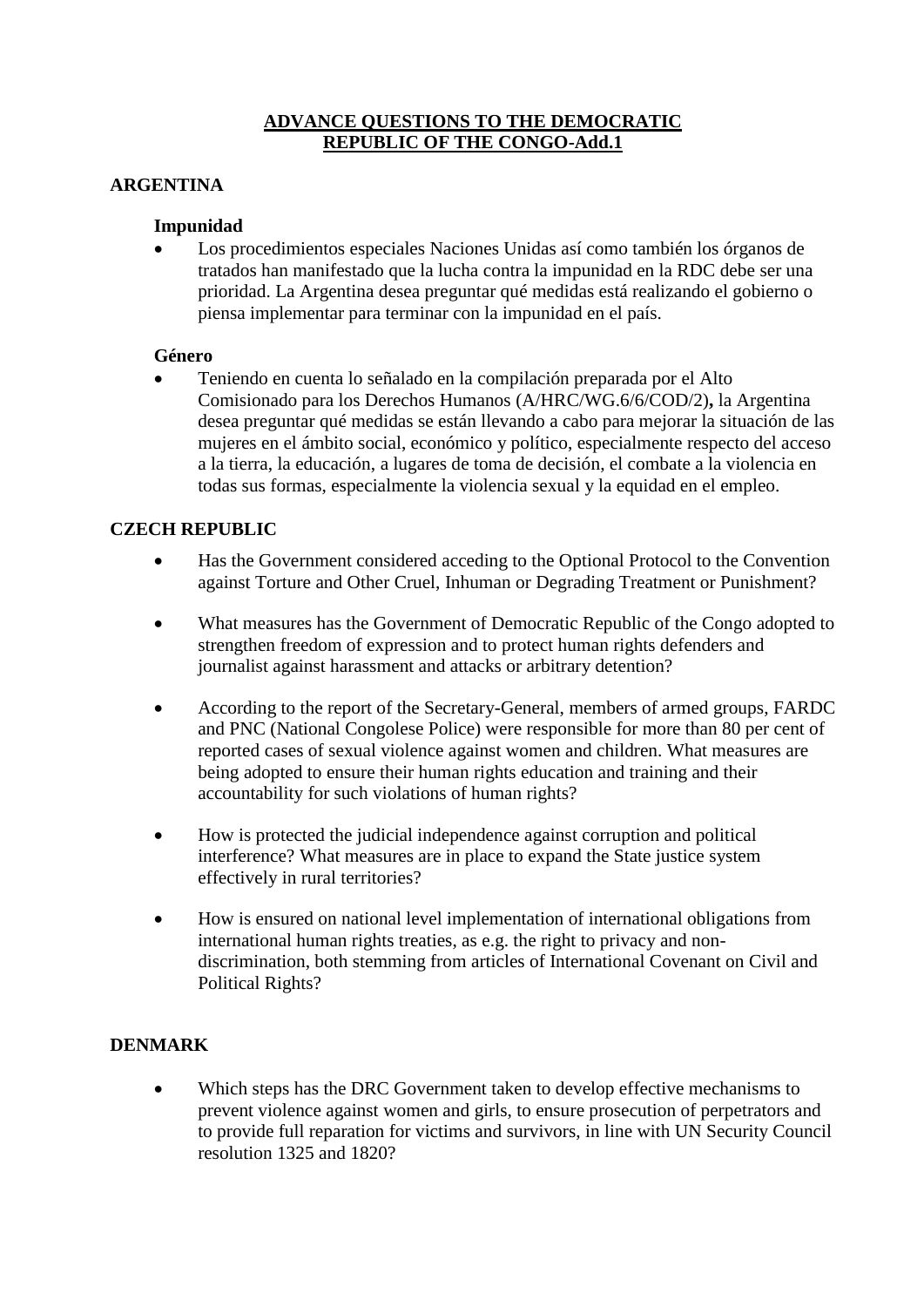- What steps have been taken to establish an independent transitional justice mechanism to address grave human rights violations committed in the DRC since 1993?
- What efforts have the Government undertaken to arrest General Bosco Ntaganda and surrender him to the ICC?

# **LATVIA**

 According to the information by the Office of the UN High Commissioner for Human Rights, 66 countries from different regions of the world have issued standing invitations to all special procedures of the Human Rights Council. Considering previous cooperation of the Democratic Republic of the Congo with special procedures mandate holders - would your country consider extending a standing invitation to all special procedures of the Human Rights Council in the future?

## **UNITED KINGDOM OF GREAT BRITAIN AND NORTHERN IRELAND**

- Could you please elaborate further on the role civil society in DRC played in the preparation of your national report for this process?
- Could you please give us an update on DRC government's plans for Security Sector Reform and the government scheme? How do you see prospects for integrating the ex-rebel group CNDP into the army and into Congolese politics?
- Could you please elaborate on what investigations have taken place or are due to take place into alleged human rights abuses committed by the  $213<sup>th</sup>$  brigade of the FARDC (Congolese national army) in North Kivu and what action will be taken against them should they be found guilty? According to initial MONUC investigations, at least 62 civilians have been killed. MONUC has withdrawn support for the brigade.
- What steps has the DRC government taken to assure internally displaced persons' and refugees' return in the region?
- We welcome President Kabila's announcement on 'Zero Tolerance' towards sexual violence. However, many rapes are still committed by uniformed officers, both civil and military. What is the DRC government doing to tackle sexual violence, in particular what action has been taken against the five FARDC officers named by the UNSC in May 2009?
- Could you please elaborate on what steps the DRC Government is taking to put an end to impunity, by bringing the perpetrators of human rights violations to justice?